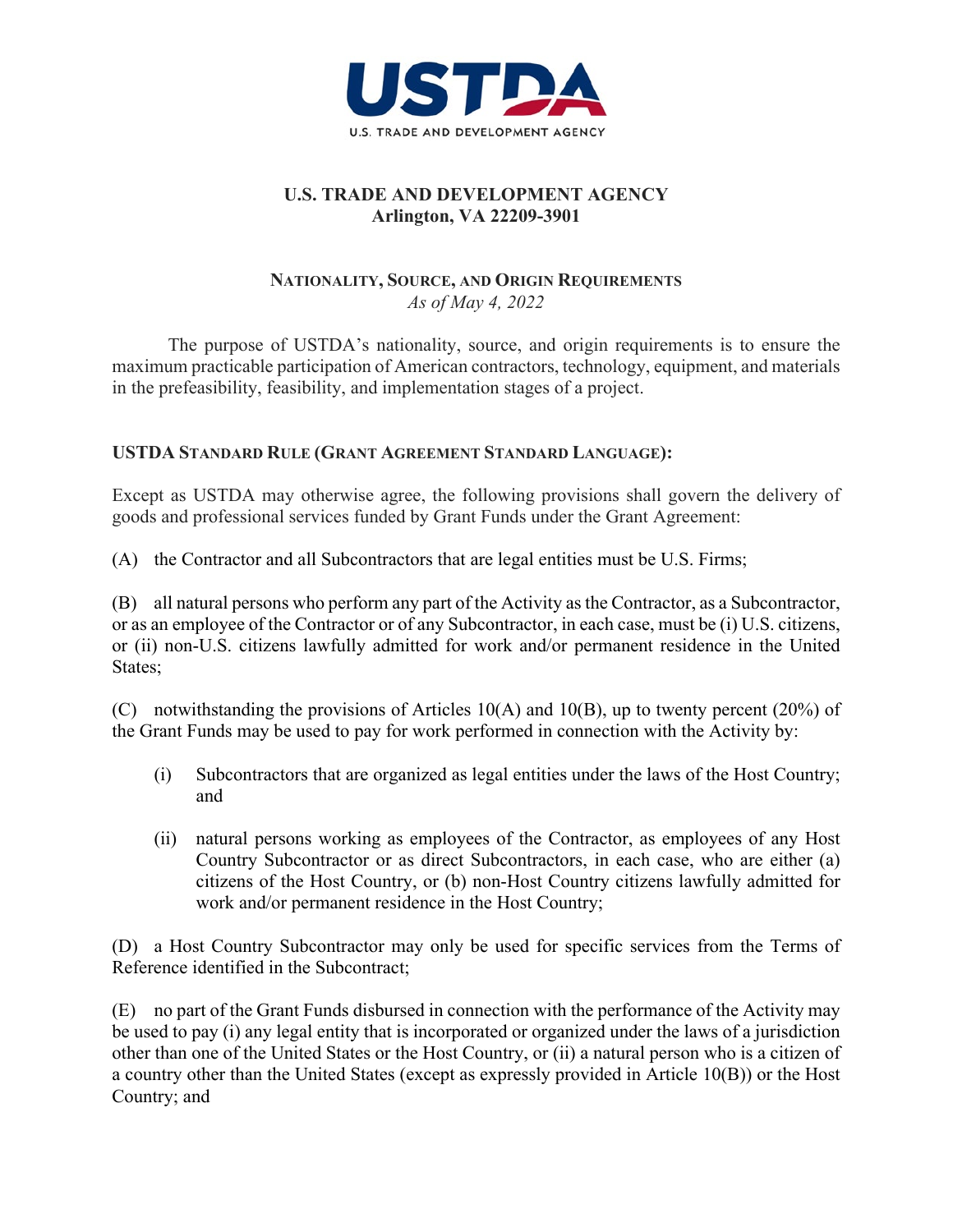(F) goods purchased for the performance of the Activity and associated delivery services (*e.g.*, international transportation and insurance) must have their nationality, Source and Origin in the United States; provided, however, that goods and services incidental to Activity support (*e.g.*, local lodging, food and transportation) in the Host Country are not subject to the foregoing restrictions.

## **NATIONALITY:**

## 1) Application

A U.S. Firm that submits a proposal must meet USTDA's nationality requirements as of the date of submission of the proposal and, if selected, must continue to meet such requirements throughout the duration of the USTDA-funded activity. These nationality provisions apply to all portions of the Terms of Reference that are funded with the USTDA grant.

### 2) Definitions

For purposes of these nationality requirements, the term "U.S. Firm" means:

- (i) a private-sector for-profit legal entity or partnership that is formed, incorporated or organized in the U.S., with its principal place of business in the U.S., and which is:
	- (a) more than fifty percent (50%) owned or controlled by U.S. citizens and/or non-U.S. citizens lawfully admitted for work and/or permanent residence in the United States; or
	- (b) satisfies each of the following criteria:
		- (I) has been incorporated or organized in the U.S. for more than three (3) years prior to either (i) the date on which the initial proposal in respect of the Activity is received by USTDA, or (ii) the date on which the Contractor submits its bid in response to USTDA's request for proposals in connection with the Activity, as applicable;
		- (II) has performed similar services in the U.S. for that three (3) year period;
		- (III) employs U.S. citizens in more than half of its permanent full-time positions in the U.S.; and
		- (IV) has the existing capability in the U.S. to perform the work in question; or
- (ii) a nonprofit organization that is incorporated in the U.S. and managed by a governing body, a majority of whose members are U.S. citizens and/or non-U.S. citizens lawfully admitted for work and/or permanent residence in the United States.

#### **SOURCE AND ORIGIN:**